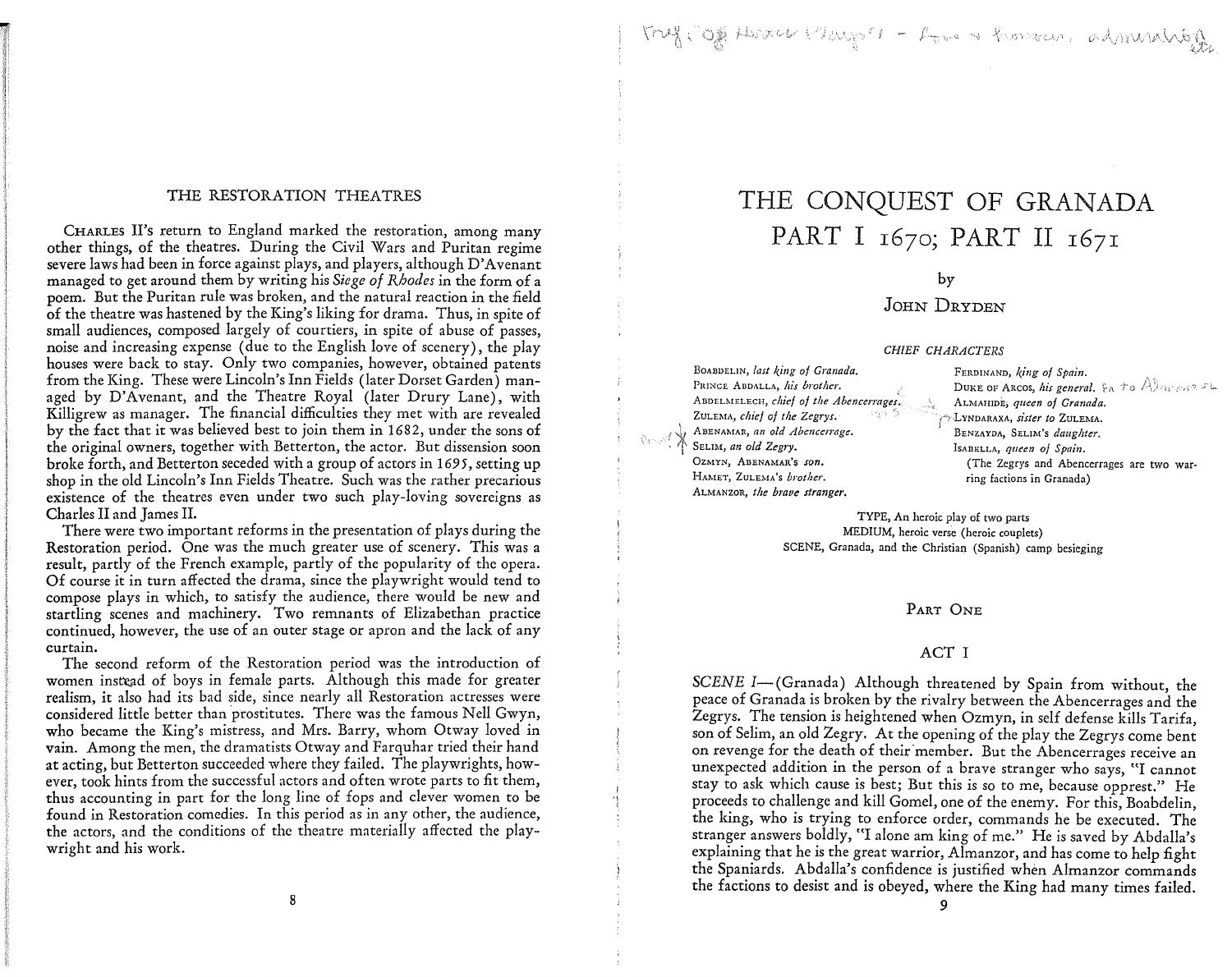#### THE CONQUEST OF GRANADA 11

#### 10 RESTORATION PLAYS

The Duke of Arcos comes from the King of Spain to claim Granada. Boabdelin, backed by Almanzor, defies him.

#### ACT II

*SCENE I*-There has been a battle, in which the Moors are victorious. Al-. manzor takes the Duke of Arcos prisoner. But, confident that he could conquer the Duke again, he offers to have him set free.

Prince Abdalla woos Lyndaraxa, Zulema's sister. She is promised to Abdelmelech, but says she would give him up for one who could make her a queen. Her brother strikes while the iron is hot, and Abdalla agrees to usurp his brother's throne. Zulema assures him that the Zegrys will support him, and hopes that Almanzor, whose request for his prisoner's freedom has been denied, may be won over.

#### ACT III

*SCENE* l-It was as Zulema said, for Abdalla easily persuades the injured Almanzor to join him. Poor Abdelmelech is jealous when he sees Lyndaraxa smiling upon Abdalla. They quarrel, but he is so smitten, he is glad to make up.

Almahide, who is to be the King's bride, presents an entertainment for the court. It is interrupted by news of the revolt of the Zegrys, led by Almanzor and Abdalla. The King posts Ozmyn to meet the foe and himself hurries to the Alhambra. But Ozmyn is taken and Abdalla crowned king in his brother's stead. Almahide begs mercy of Almanzor, who, seeing her falls in love at first sight. When he hears she is pledged to Boabdelin, he longs to tear from the book of fate "that minute when she made her vow." The only favor he asks of Abdalla is that he may have her as his prisoner. But Zulema comes forward with the same request, and Abdalla feels compelled to grant it to him, because of the number of Zegrys he can command. Almanzor is his bitter enemy from that moment, saying "But at my ease thy destiny I send, By ceasing from this hour to be thy friend."

#### ACT IV

SCENE I-Almanzor offers his services to Boabdelin, and is accepted.

*SCENE* II-Lyndaraxa, still doubtful as to which side will win, keeps Abdelmelech and Abdalla dangling. The latter, to show his confidence in her, gives her the keys to the Albayzyn.

Selin, to whom Ozmyn had been given as prisoner, prepares to kill him in payment for the death of his son Tarifa. Being called away to aid Abdalla, he commands his daughter, Benzayda, to perform the deed. But she has fallen in love with the prisoner and had rather die than kill him. One of the guards supports her and kills the other when he tries to do his duty. Ozmyn is freed just as his father, Abenamar, and the Abencerrages come in victorious. victorious.

Almanzor now has Almahide again, but only for a moment, since she is

promised to King Boabdelin. However, she consents to his asking her father, Abenamar, and the King to revoke the contract.

#### ACT V

*SCENE* I-Abdalla comes seeking refuge to the Albayzyn, but the calculating Lyndaraxa refuses admittance to her erstwhile lover. In despair, he goes to seek the Spanish camp.

When Abenamar hears that his son's rescuer and lover is the daughter of his worst enemy, he refuses to consent to their marriage. The two lovers decide to run away without parental blessing.

*SCENE* II-Abdelmelech gets the King to pardon Zulema and Hamet, because they are Lyndaraxa's brothers.

The grateful Boabdelin offers Almanzor any reward he may choose. He asks for Almahide, but this is the one thing the King cannot grant, since she is already his mistress. Almanzor is furious, starts to take her off, attacks the King, and is finally seized by the guards. He is sentenced to death, but Almahide buys his release by consenting to marry Boabdelin. He is hardly pleased with life on these terms, but finally for Almahide's sake, consents to leave the city.

Abdelmelech announces that the Spaniards have proclaimed Abdalla lawful king of Granada.

#### PART Two

#### ACT I

*SCENE I-A* Camp. King Ferdinand tells Queen Isabella that Granada must soon fall, especially since Almanzor has been driven out. The Duke of Arcos brings in Ozmyn and Benzayda, prisoners. Ozmyn is sentenced to die for killing a Spaniard but the Queen, hearing their story, pardons him. She is glad to unite the two lovers, saying, "Henceforward safe in my protection live."

*SCENE II*-The Alhambra. King Boabdelin is having his troubles, for the people have revolted, and demand that he surrender to the Spaniards or call Almanzor back. He decides on the latter course, but does not know whether he can perform it. Almahide seems the only way, and so, with great misgiving, he commands her to call her former lover back.

#### ACT II

*SCENE I-A* Wood. Ozmyn and Benzayda, strolling apart from the camp, come upon Selin, fleeing from Abenamar and his men. Ozmyn defends Selin even from his own father, while Benzayda runs for help. The Spaniards come, but at Ozmyn's request let Abenamar go. Selin is overcome with gratitude and consents to the marriage of his daughter with Ozmyn. He then reports to Abdalla that Lyndaraxa will give him the fort if she car